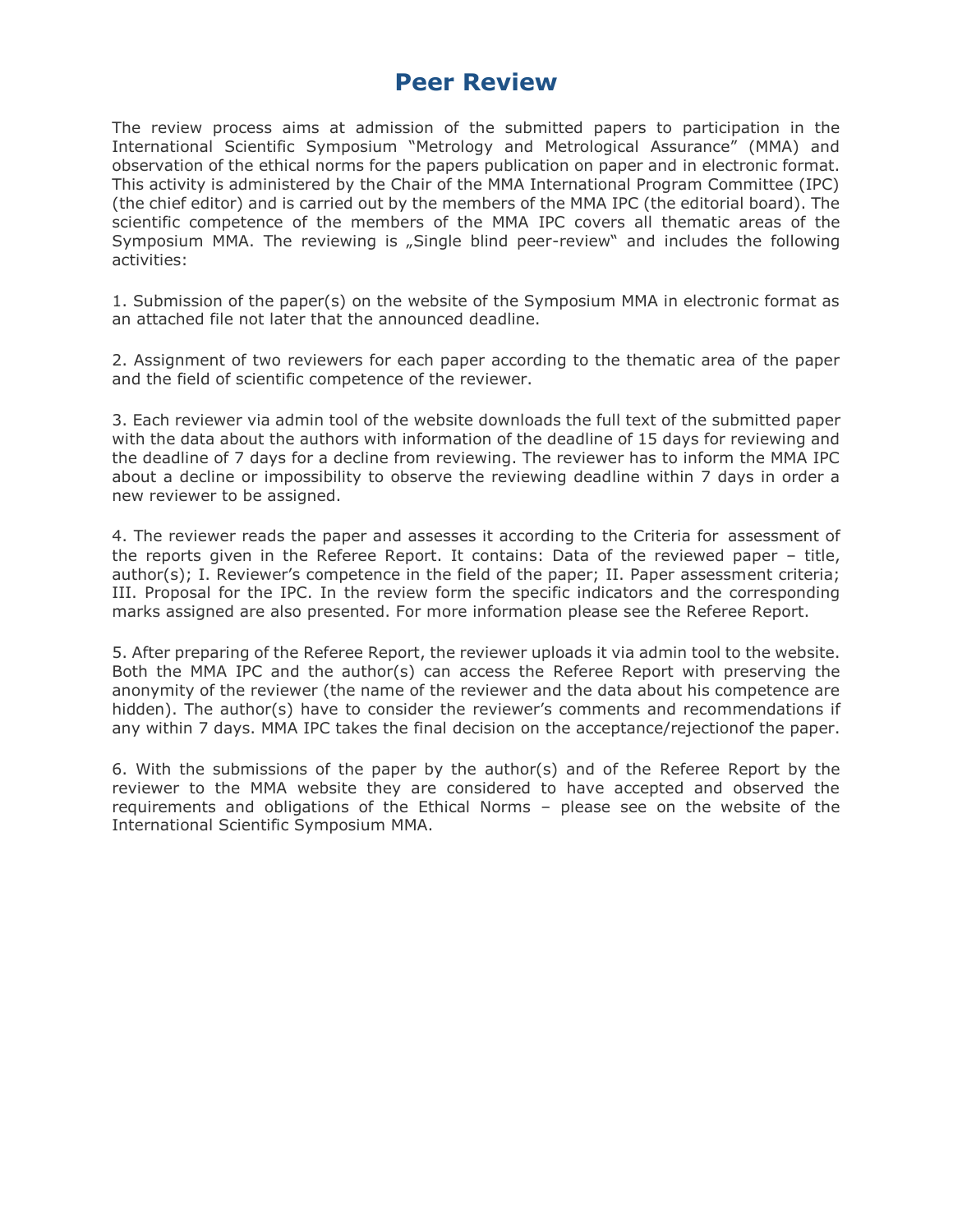#### **REFEREE REPORT**

**Title:**............................................................................................................... **Author(s):**........................................................................................................ **Reviewer:**......................................................................................................

## **I. YOUR COMPETENCE IN THE SUBJECT OF THE REPORTS**

□ I am expert

 $\Box$  I am no expert but I know the area

⬜ Peripheral, superficial

⬜ General knowledge

### **II. CRITERIA FOR ASSESSMENT OF THE REPORTS**

| 1. Importance of the contributions                                                 | <b>Rating</b> |
|------------------------------------------------------------------------------------|---------------|
| Excellent work with substantial contributions                                      | $\Box$ 6      |
| Very good work with some contributions                                             | $\square$ 5   |
| Good work but without any contributions                                            | $\Box$ 4      |
| Not profound and non-essential work                                                | $\Box$ 3      |
| 2. Originality of contributions and ideas                                          | <b>Rating</b> |
| Original work                                                                      | $\Box$ 6      |
| Contains original ideas and contributions                                          | $\square$ 5   |
| Unclear originality of ideas                                                       | $\Box$ 4      |
| Summarizes experience and information                                              | $\Box$ 3      |
| Offers no original ideas                                                           | $\Box$ 2      |
| 3. Quality of presentation and layout                                              | <b>Rating</b> |
| Excellent written and designed                                                     | $\Box$ 6      |
| Very well written and designed                                                     | $\Box$ 5      |
| Well written and designed                                                          | $\Box$ 4      |
| Needs significant editorial corrections                                            | $\Box$ 3      |
| Incomprehensibly written and poorly designed                                       | $\Box$ 2      |
| 4. Volume of report                                                                | <b>Rating</b> |
| Acceptable                                                                         | $\Box$ 6      |
| Too long - see comments to the authors                                             | $\Box$ 4      |
| Too short - see comments to the authors                                            | $\Box$ 3      |
| 5. Abstract of the report                                                          | Rating        |
| Fully represents the essence of the report                                         | $\Box$ 6      |
| Incompletely represents the essence of the report - see comments to the<br>authors | $\Box$ 4      |